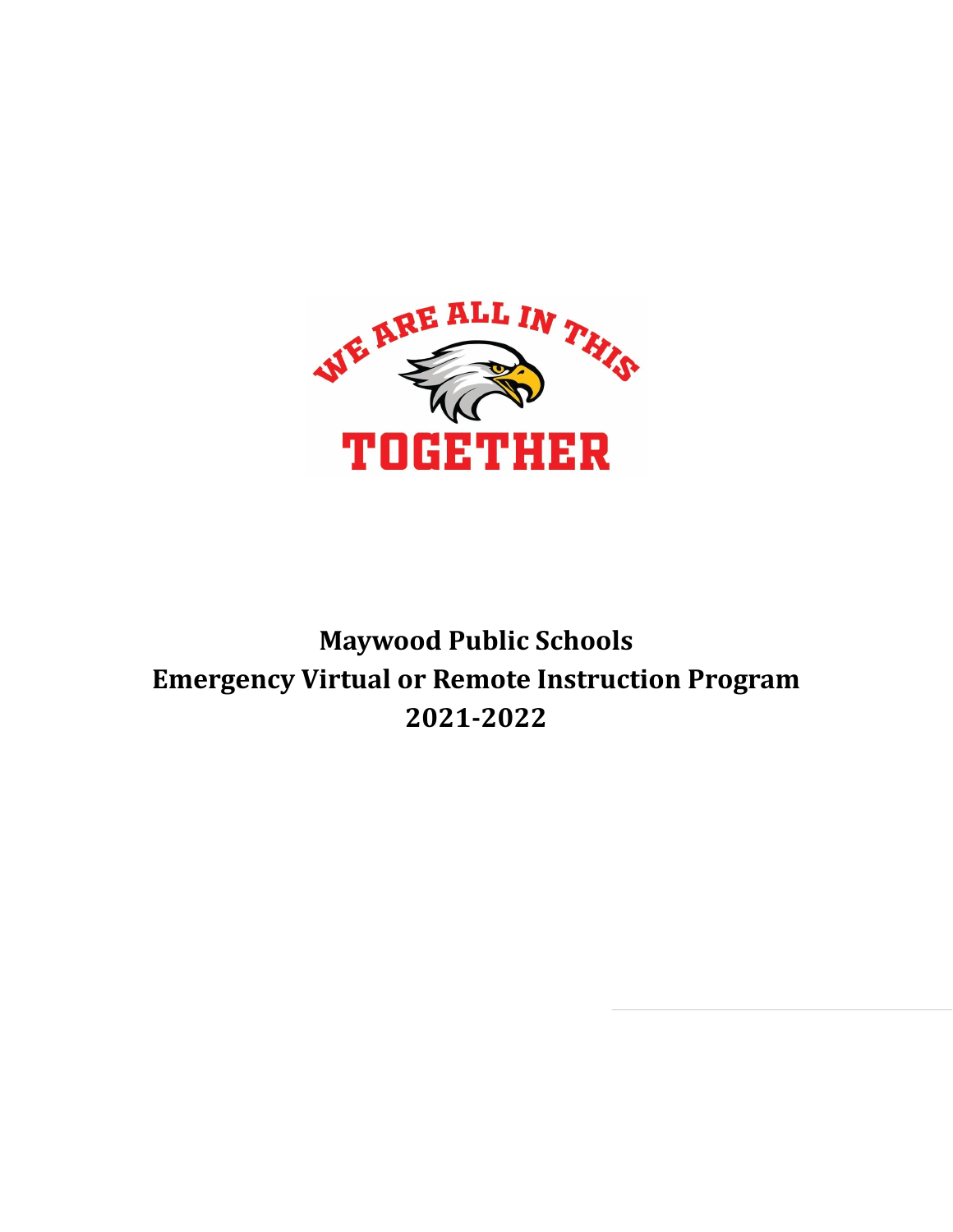*In April 2020, Governor Murphy issued an executive order that became P.L.2020, c.27. This law provides for the continuity of instruction in the event of a public-health related district closure so that LEAs can utilize virtual or remote instruction to satisfy the 180-day requirement pursuant to N.J.S.A. 18A:7F-9. In order to provide transparency and ensure that New Jersey students continue to receive high quality, standards-based instruction, each school district, charter school, renaissance school project and Approved Private School for Students with Disabilities (APSSDs) must annually submit its proposed program for virtual or remote instruction (plan) to the Commissioner of Education. This plan would be implemented during a district closure lasting more than three consecutive school days due to a declared state of emergency, declared public health emergency, or a directive by the appropriate health agency or of icer to institute a public health-related closure. A superintendent must consult with the board of education, if practicable, prior to implementing the school district's plan of virtual or remote instruction. A day of virtual or remote instruction, if instituted under a plan approved by the Commissioner of Education, is considered the equivalent of a full day of school attendance for the purposes of meeting State and local graduation requirements, awarding of course credit, and such other matters as determined by the Commissioner of Education.*

*LEAs must include the statutory requirements listed in the "LEA Guidance for Chapter 27 Emergency Virtual or Remote Instruction Programs for the 2021-2022 SY," in their plans for virtual or remote instruction for the 2021- 2022 school year. The 2021-2022 plans must be approved by the LEA's board of education or board of trustees (board), submitted to the county of ice of education for review and approval, and posted on the LEA's website. The board-approved plan and checklist are due to the county of ice of education no later than October 29, 2021. In the event that the LEA is directed to provide virtual or remote instruction before garnering county of ice approval, the approval date will be retroactive. Questions should be directed to the county of ice of education.*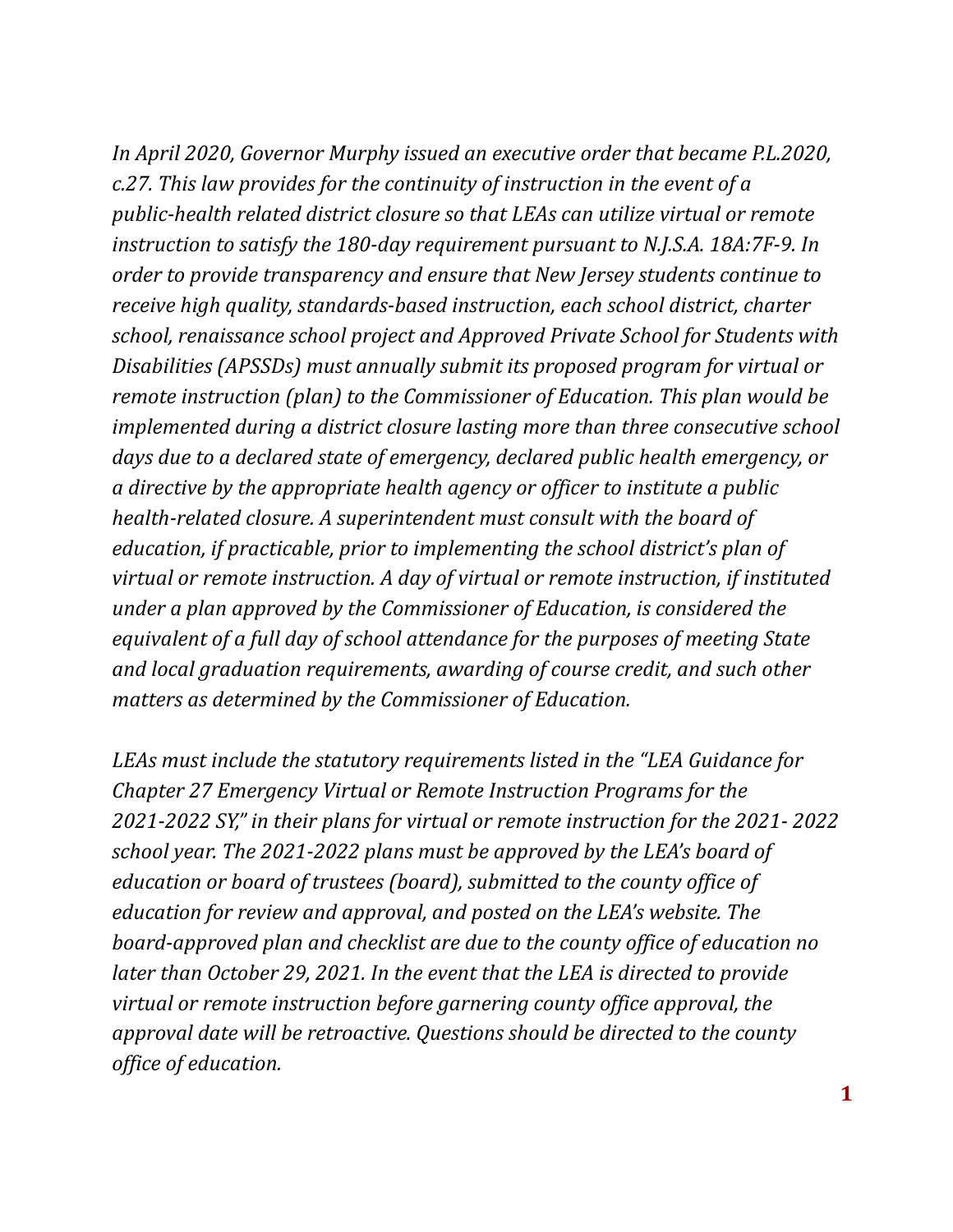# **MAYWOOD PUBLIC SCHOOLS DISTRICT ADMINISTRATION/REOPENING TASK FORCE**

Mr. Michael Jordan, Superintendent Ms. Jen Pfohl, Business Administrator Ms. Sheryl Spencer, District Supervisor of Special Services Mr. Michael Halligan, Principal, Memorial School Ms. Karen Marie, Technology Coordinator Mr. Keith Timmins, Vice Principal, Maywood Avenue School Mr. John Montany, District Director of Buildings & Grounds Mr. Dan Pitre, MEA President & Teacher Ms. Jess Cataldi, Teacher Ms. Diana Zuccaro, School Nurse, Maywood Avenue School Ms. Allison Meluso, School Nurse, Memorial School District Parents District Students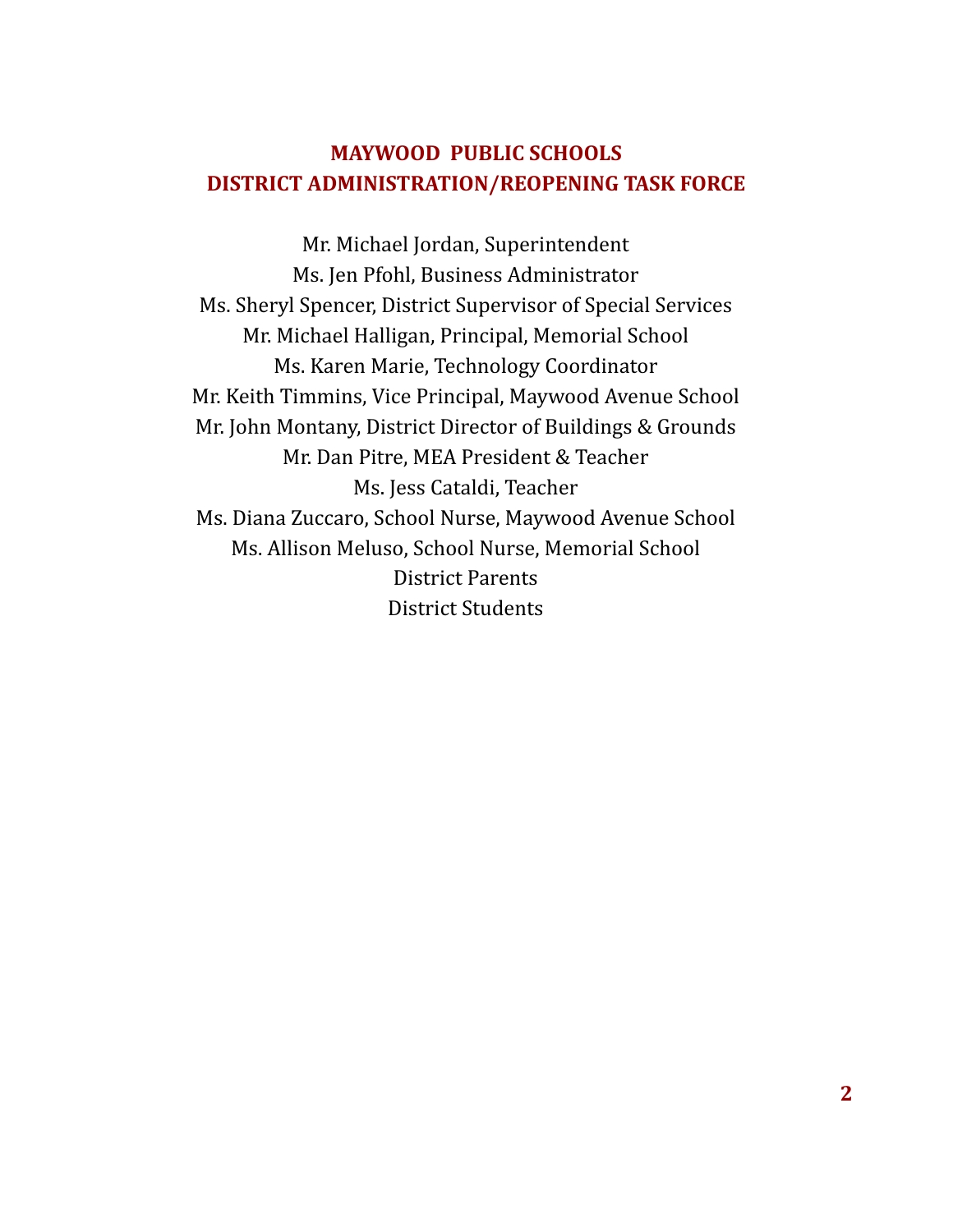# **I. CONTINUITY OF OPERATIONS PLAN & CONTINUITY OF STUDENT LEARNING**

The District's Continuity of Operations Plan references policies and provides guidance to ensure the sustainability and execution of the critical functions for the Maywood Public Schools, consisting of Maywood Avenue School and Memorial School, in the event that an emergency threatens and/or ceases operations.

# **II. ADDRESSING THE DIGITAL DIVIDE: REQUIRED TECHNOLOGY & BROADBAND**

#### **a. PERSONAL DEVICES**

The District maintains a 1:1 district chromebook program for grades Pre-K through 8. All students are assigned their own chromebook and charger for classroom and at home use.

#### **b. BROADBAND**

Personal hotspots have been and will continue to be made available for any student who qualifies for free and reduced lunch and is identified as having insufficient broadband within the home. Remote technical assistance is available to all students if needed via the email address: [kmarie@maywoodschools.org](mailto:kmarie@maywoodschools.org). If a student does not have sufficient broadband access, the family can call 201-845-9110 as well and the District will assist with providing the needed access. This may also include the use of hotspots provided to the District by the Maywood Public Library.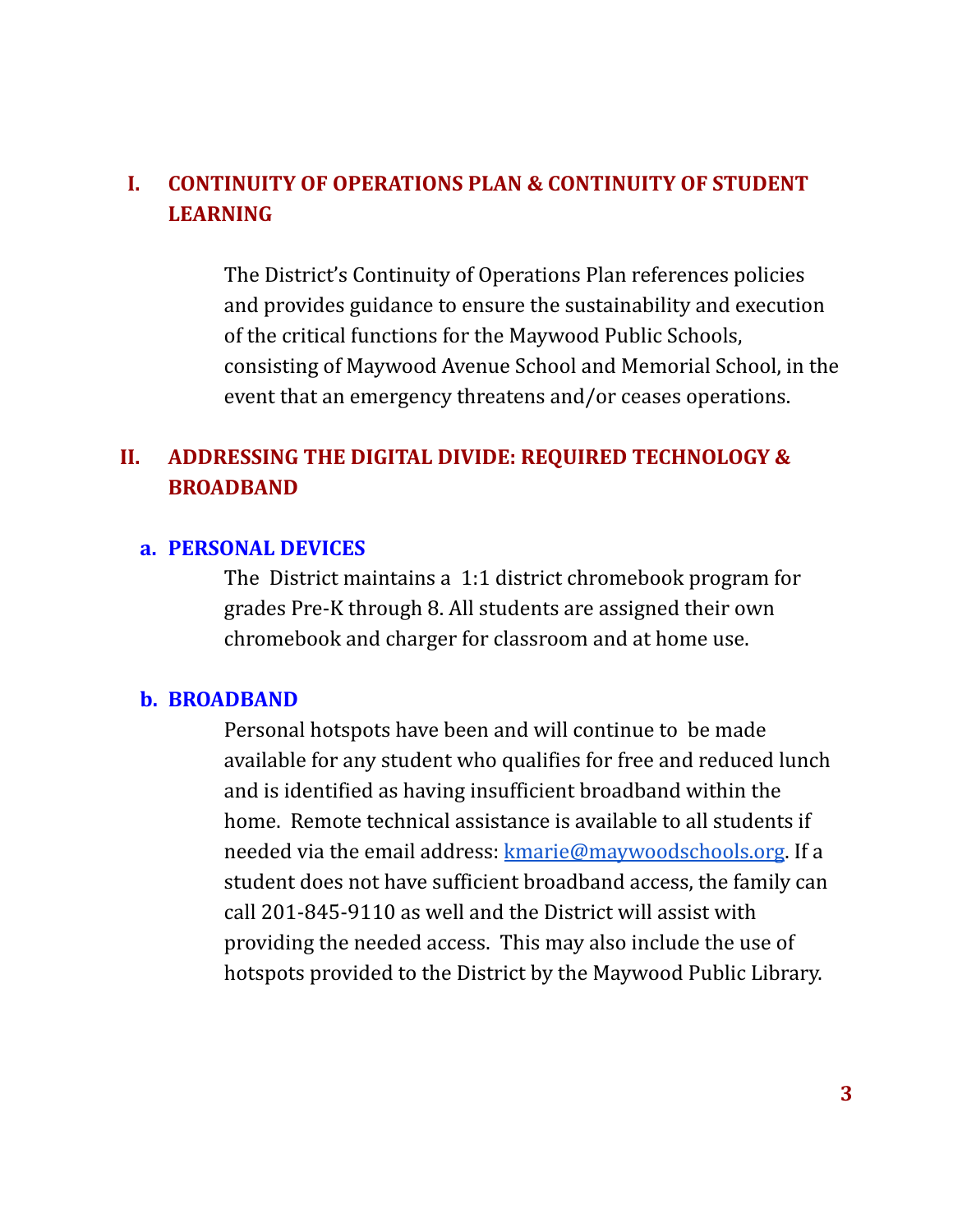## **III. IMPLEMENTING A VIRTUAL/ REMOTE INSTRUCTIONAL PLAN**

## **a. NOTIFICATION**

Timely notification of a transition to an emergency remote/ virtual plan would be provided to all parents/ guardians, staff members, and students via multiple channels including:

- Blackboard Connect
	- Phone
	- E-mail
	- Text Message
- District E-blast
- District Website
- Genesis Parent/Student Portal

# **b. REMOTE LEARNING PLAN**

In the event a Virtual/ Remote Instructional Plan must be initiated, the District will utilize the linked plans below.

**Maywood ["Thinking](https://docs.google.com/document/d/1fm7YUfbCgHE2C0xRBXxgHwcluBZUIsufdLJun3BnL8A/edit?usp=sharing) Forward" Action Plan**

**Maywood Safe Return to In-Person [Instruction](https://www.maywoodschools.org/cms/lib/NJ02201168/Centricity/Domain/8/safereopen.pdf) and Continuity of Service Pursuant to the Federal [American](https://www.maywoodschools.org/cms/lib/NJ02201168/Centricity/Domain/8/safereopen.pdf) Rescue Plan Act, Section [2001\(i\)](https://www.maywoodschools.org/cms/lib/NJ02201168/Centricity/Domain/8/safereopen.pdf)**

**Maywood School District [Reopening](https://docs.google.com/document/d/1PmXvU8qX7GTJNuqz2B9kL3WRr8GxKMSfRoQhzrj5ehA/edit?usp=sharing) Action Plan 8/27/21**

**Safe [Reopening](https://docs.google.com/document/d/1MOwtclhMCRb3ceE9_tXnN1LXKweHb7C9Wryxv7tS6Pg/edit?usp=sharing) Plan Maywood (033060)**

**03-3060 [Maywood](https://docs.google.com/document/d/19S0Fn9xxIEyZkwZgzMJbhqU5jd5dZtiCY9eCeWU4eqQ/edit?usp=sharing) Maywood Public School District Plan [7-30-20](https://docs.google.com/document/d/19S0Fn9xxIEyZkwZgzMJbhqU5jd5dZtiCY9eCeWU4eqQ/edit?usp=sharing)**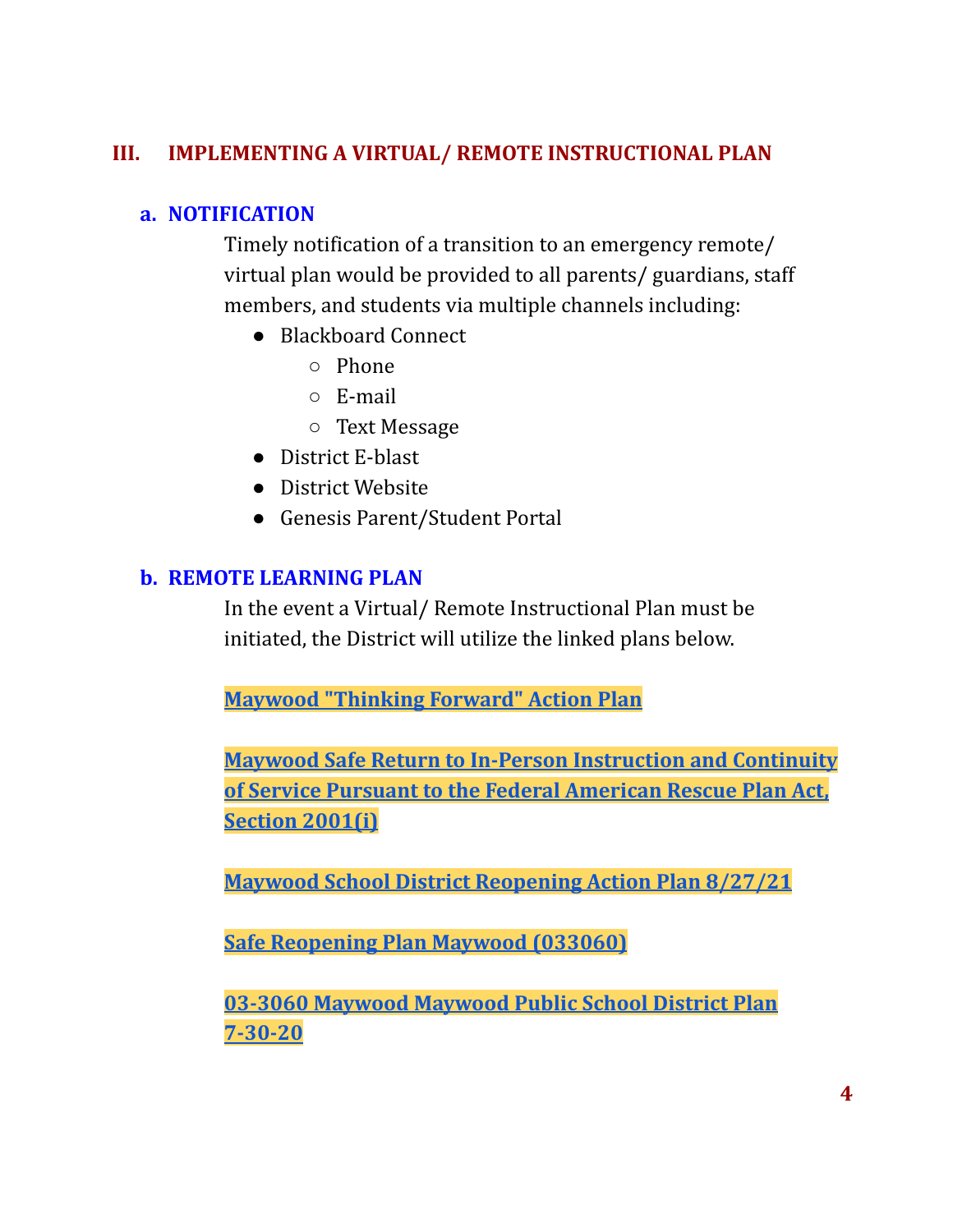The aforementioned plans address the following four goals within the table of contents:

GOAL 1: SUPPORT ADULTS CHARGED WITH REMOTE STUDENT LEARNING

GOAL 2: DEVELOPING MEANINGFUL CONNECTIONS & RELATIONSHIPS

GOAL 3: DEVELOP STUDENT ORGANIZATION, TIME-, & SELF- MANAGEMENT STRATEGIES

GOAL 4: OPTIMIZE & IMPROVE STUDENT LEARNING

### **c. ACCESSING INSTRUCTION: REMOTE/ VIRTUAL LEARNING PLATFORMS**

All live meetings take place using the GoogleMeet platform. Zoom is not used in the district.

Specific Grade Level Links: Google Classroom

IXL

Houghton Mifflin - ThinkCentral/MyHRW

Edgenuity

Edmentum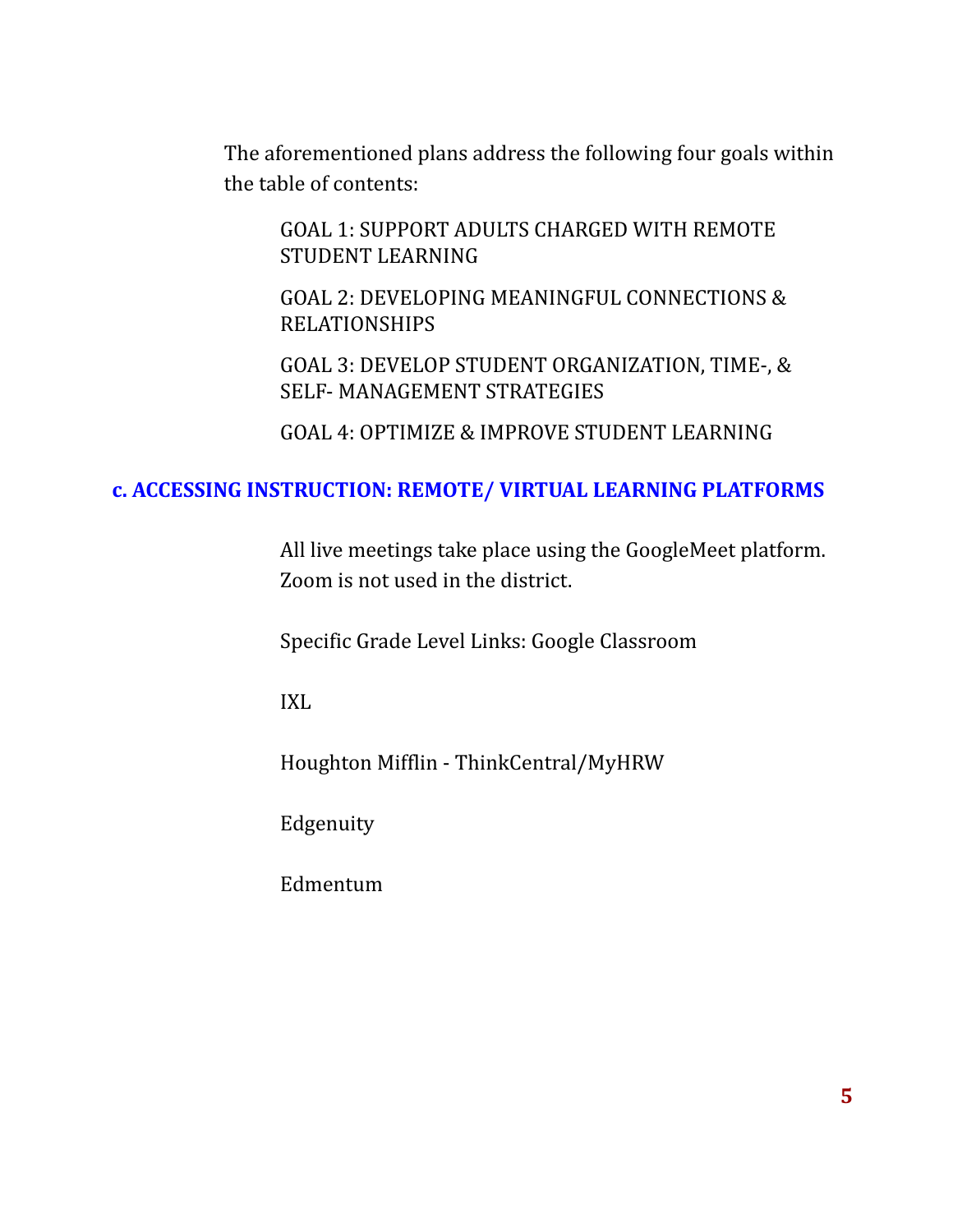### **d. CURRICULUM & CURRICULAR MATERIALS**

The District will continue to provide instruction aligned to the NJSLS as per our approved curricula for each content area. Curricular materials will be modified, if needed, to account for a remote/ virtual delivery format of instruction. All curricular resources and related scope and sequence and program of studies may be found on the district website.

## **IV. EQUITABLE ACCESS TO INSTRUCTION**

All students/families are provided with the tools necessary for equitable access to all instruction. This has been outlined in the prior description of the District's 1:1 device program and hotspot availability. Additionally, access to instruction with respect to unique student needs such as ELLs, students with disabilities, 504, delayed development, etc. are also provided for within this plan.

### **MEETING DIVERSE STUDENT NEEDS**

Students who are English Learners, with IEPs or 504s, or identified as "At Risk" who require interventions and support will continue to receive services remotely in line with Administrative Code, NJDOE guidance, and individualized student plans.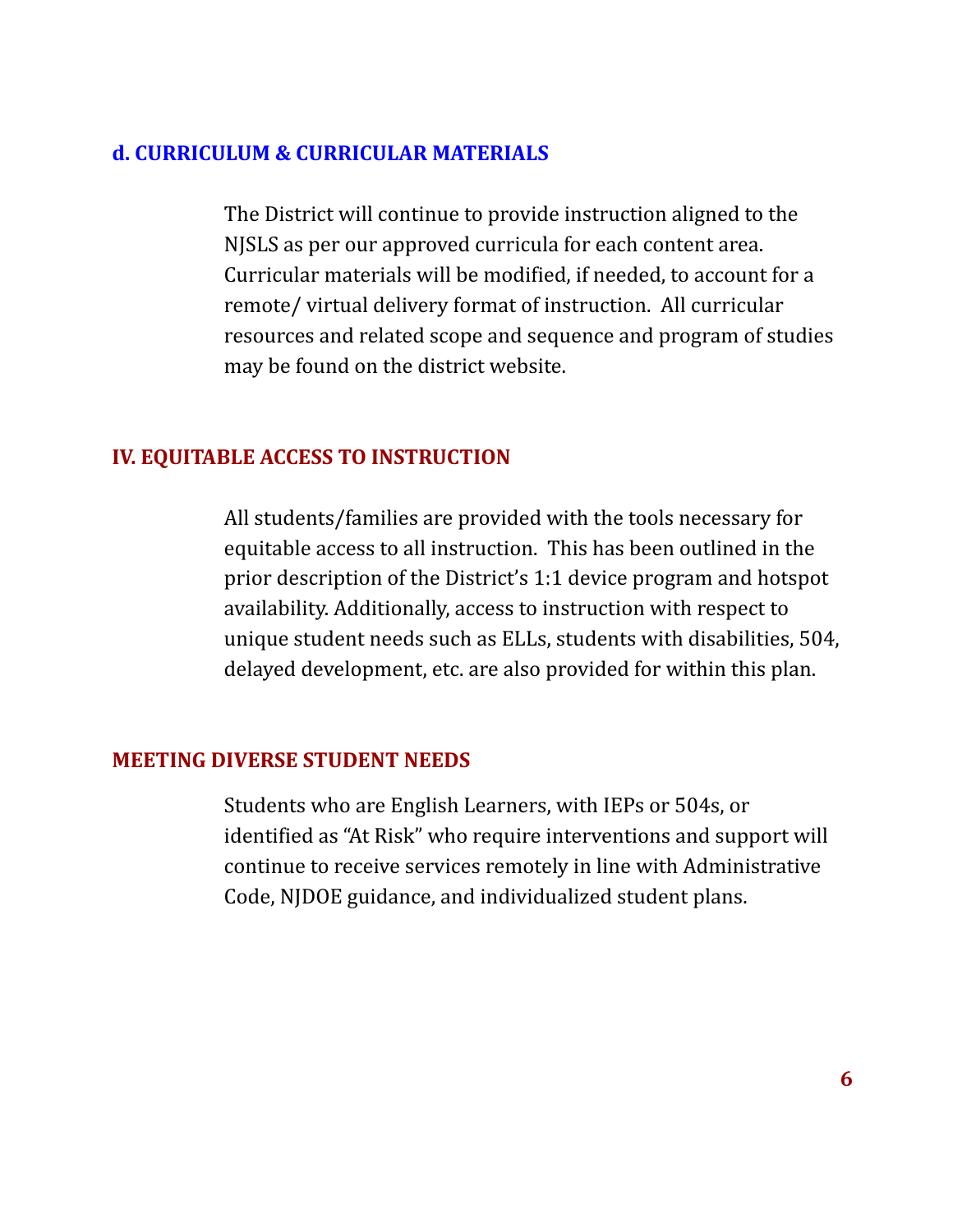#### **a. English Learners**

The District is committed to the delivery of instruction aligned to the WIDA Standards to all eligible students K-8 as typically scheduled. Communication with families includes:

Ongoing communication with students and their families through digital communications (email and video conferencing) and through telephone calls.

Messages are translated when necessary to the family's home language.

## **b. Individualized Education Plans [IEP] & 504 Plans**

Special Education teachers and other certified staff continue to provide instruction and services in line with IEP goals and objectives/ 504 accommodations utilizing the same platforms and formats as referenced above.

# **Case Management, Family Engagement & Annual Required Meetings**

The role of the child study team (related services and case managers) will be to continue to case manage, provide instructional support, and run IEP meetings.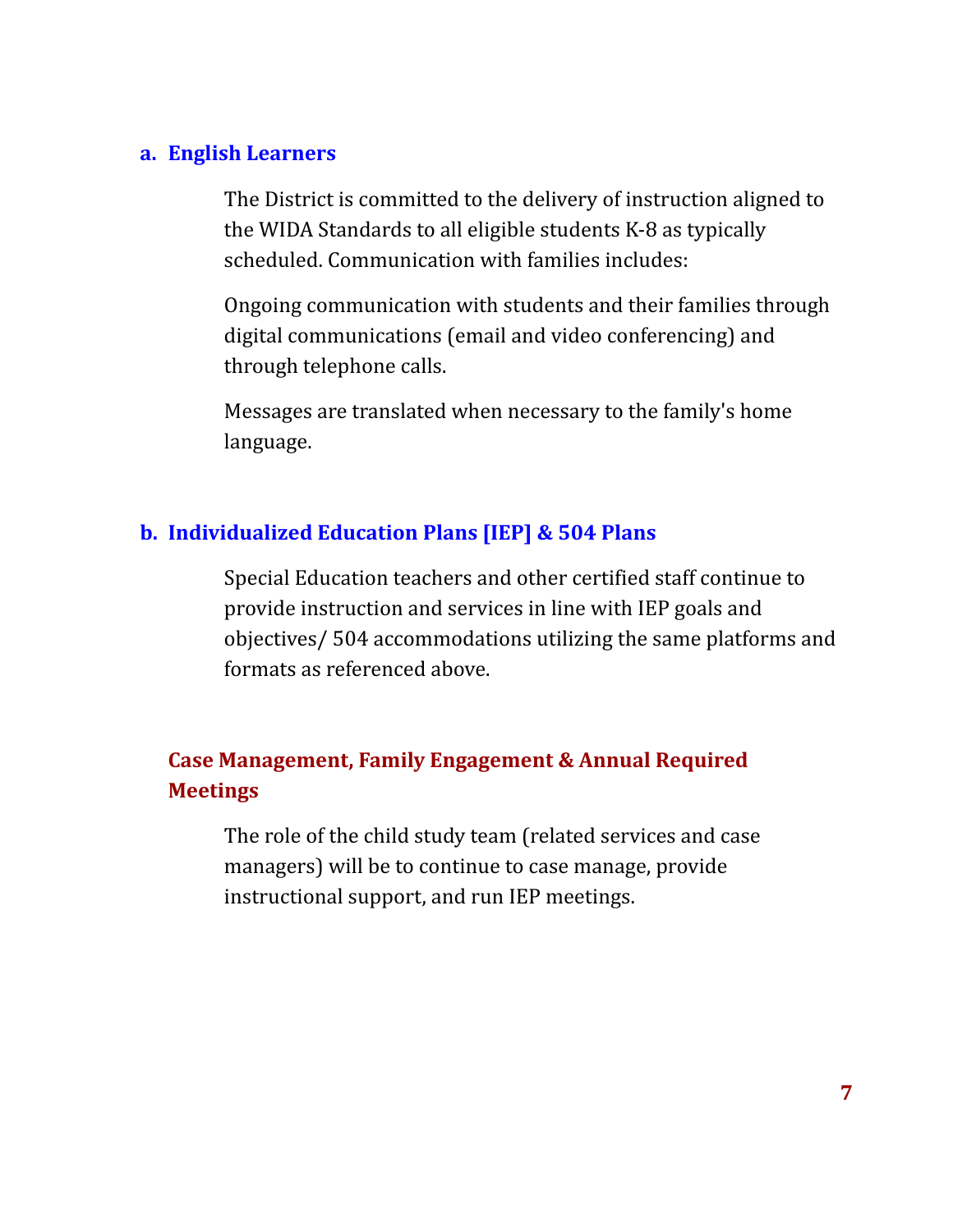Meetings are still to be conducted while schools are closed. 504 plans are in place at the beginning of each school year and are reviewed on an annual basis. IEPs are required to be reviewed on an annual basis, or more often as necessary. Districts must still send meeting notices and hold the necessary 504 meetings and annual review IEP meetings in compliance with timelines set forth in the Code. Invitations must notify parents as to how they can participate in the meetings remotely. Such meetings include initial referrals, early intervention, re-evaluations, pre-school, eligibility, and parent meetings.

# **c. Intervention & Referral Services and At Risk/ Intervention Students**

I&RS Meetings will continue to take place via video conferencing, as scheduled, and should there be any changes to previously scheduled meetings, parents/ guardians will receive notifications as such. In person meetings will be scheduled when and if appropriate.

Students who are at-risk and who receive tiered systems of academic support, basic skills or supplemental instruction, will continue to participate in their programs as scheduled.

#### **d. Gifted & Talented Students**

Students who are identified as gifted & talented (Maywood REACH Program) will continue to receive instructional adaptations and will continue to participate in programming as scheduled.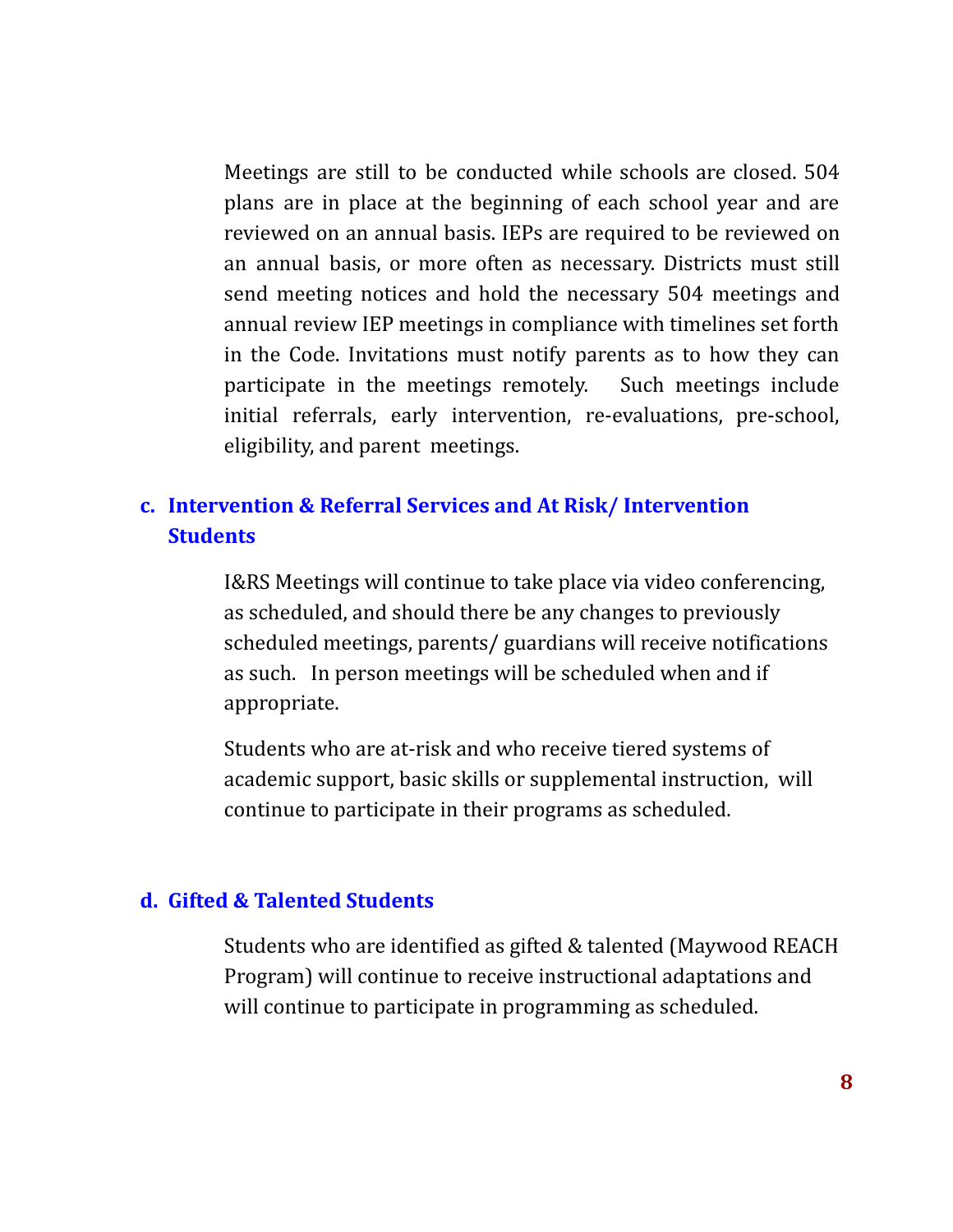## **V. STUDENT INSTRUCTIONAL DAY**

Whenever possible, the district will provide for a full instructional day for students as per the district calendar

● Grades K-3 8:20 AM - 2:45 PM

| $\circ$    | Kindergarten Lunch          | $11:05 - 11:35$ AM         |
|------------|-----------------------------|----------------------------|
| O          | Kindergarten Recess         | 11:35 AM - 12:05 PM        |
| $\bigcirc$ | Grade 1 Lunch               | $11:35$ AM - $12:05$ PM    |
| $\bigcirc$ | Grade 1 Recess              | $11:05 - 11:35$ AM         |
| $\bigcirc$ | Grade 2 Lunch               | $12:05 - 12:35 \text{ PM}$ |
|            | $\circ$ Grade 2 Recess      | $12:35 - 1:05$ PM          |
|            | $\circ$ Grade 3 Lunch       | 12:35 - 1:05 PM            |
| $\bigcirc$ | Grade 3 Recess              | 12:05 - 12:35 PM           |
| O          |                             |                            |
|            | Grades 4-8 8:25AM - 2:50 PM |                            |
|            | $\circ$ Grades 4 & 5 Lunch  | $11:40$ AM - $12:00$ PM    |
| $\circ$    | Grades 4 & 5 Recess         | $12:05 - 12:25 \text{ PM}$ |
| $\Omega$   | Grades 6 - 8 Lunch          | 12:30 - 12:50 PM           |
| $\circ$    | Grades 6 - 8 Recess         | $12:55 - 1:17 \text{ PM}$  |

The Minimum Day is as follows:

- Grades K-3 8:20 AM 12:20 PM
- Grades 4-8 8:25 AM 12:30 PM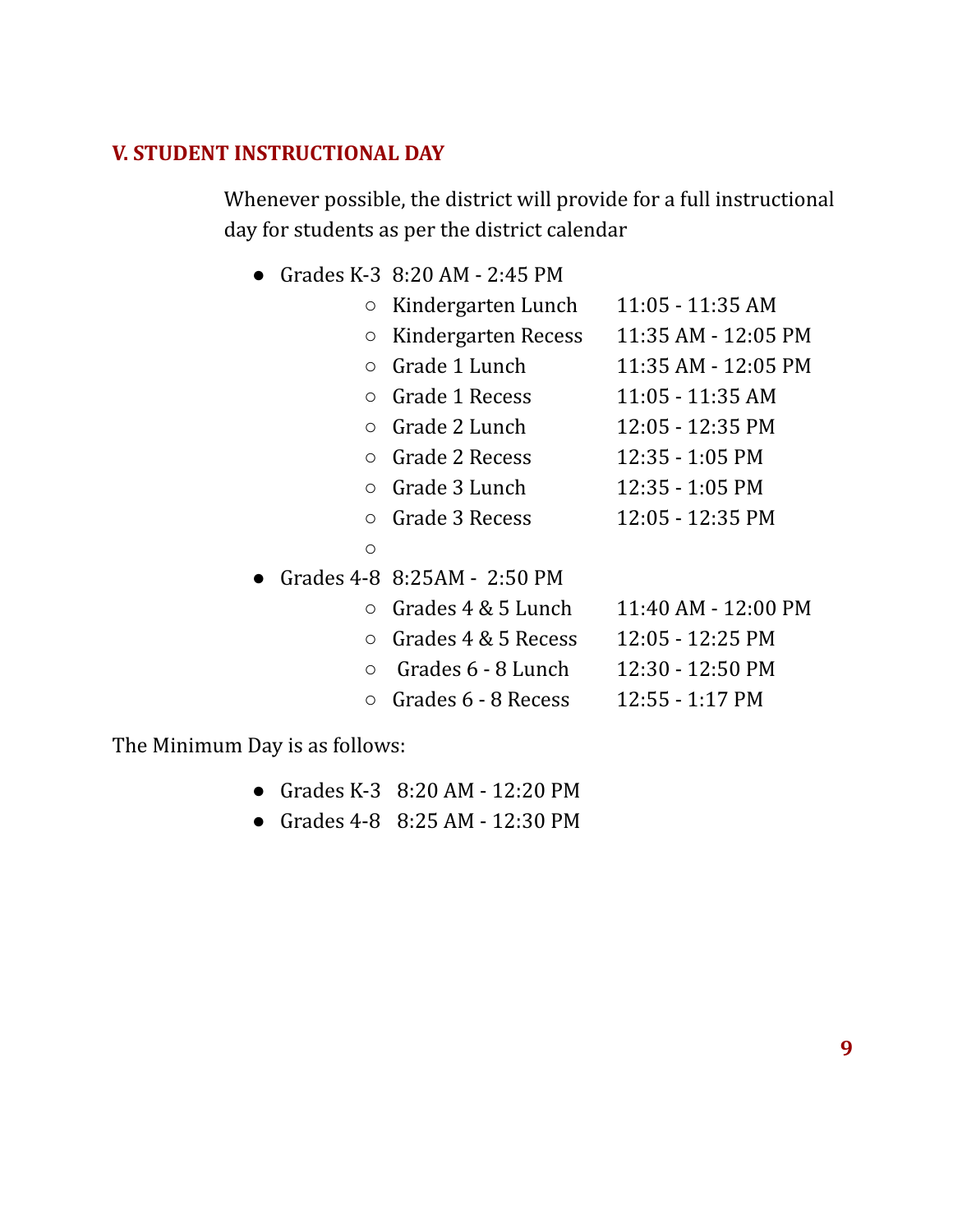### **A. STUDENT ATTENDANCE**

The District continues to implement BOE Policy 5113: Attendance, Absences & Excuses. Daily attendance procedures are altered in a remote/ virtual environment to provide for attendance to be taken via online classroom tools. Teachers post attendance within the Student Information System. School nurses and admin rectify attendance records once final daily attendance is submitted by classroom teachers. Administration and specials teachers contact families of those students not on line and not having noted an absence.

- 1. **To be Marked as Present** Students must login to the class meeting on Google Meet. If there are any issues with accessing the meeting, parents are directed to email the teacher and listed admin or call the school nurse voicemail to leave a message notifying that the student is present for the day of remote instruction.
- 2. **Absences** Parents/ Guardians will continue to mark attendance directly through our Student Information System, Genesis. The school nurse will follow up with families re: student absences as posted in Genesis. If necessary, the district works with local law enforcement to perform wellness checks on students for whom there are concerns based upon patterns of absences.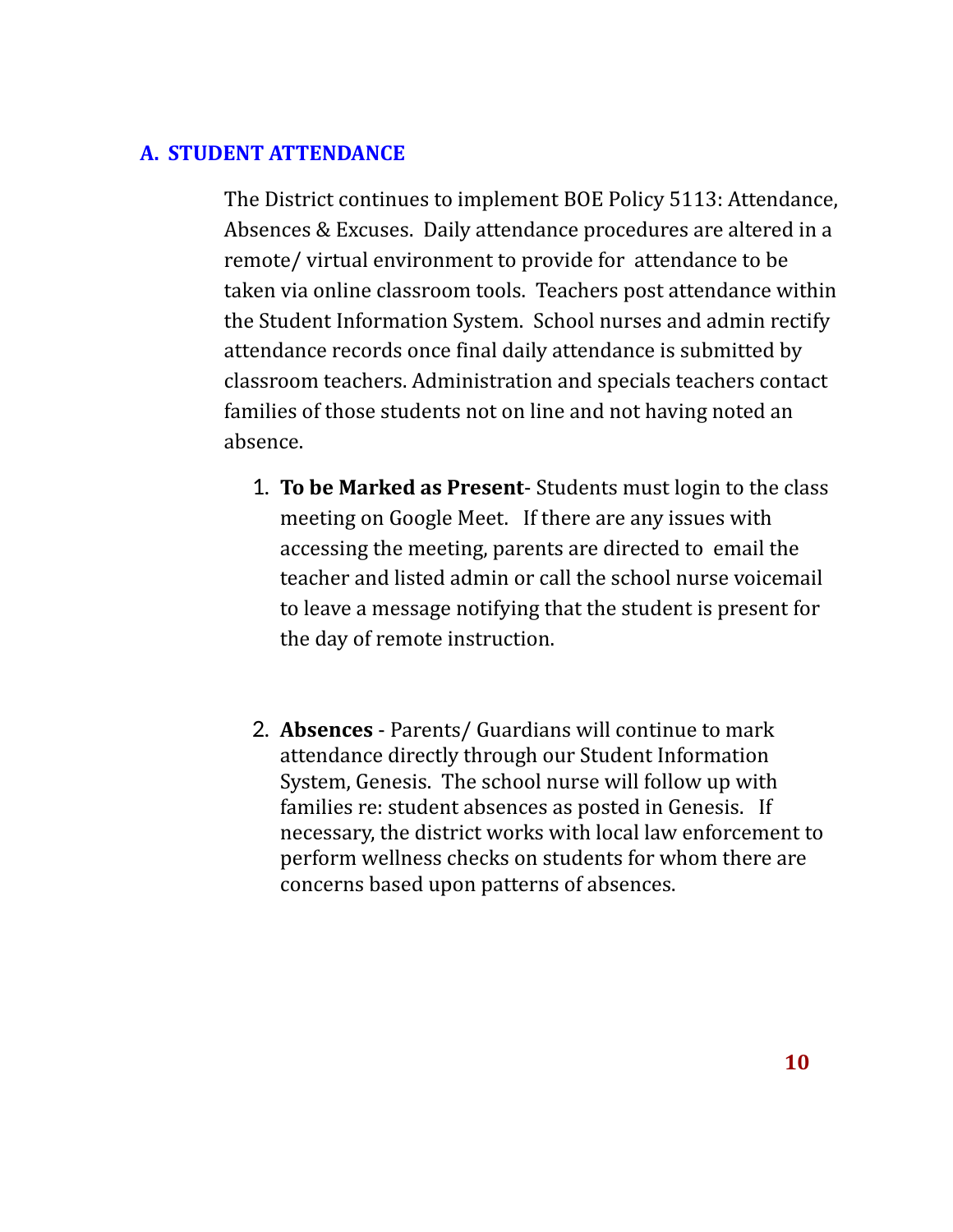### **B. STAFF ATTENDANCE**

Staff will report remotely/ virtually as stated via the collective bargaining agreement. Staff Attendance will be taken via online staff attendance submission each day of remote / virtual instruction. Staff members will submit absences via the Staff Absence Management system, Frontline Absence Management (AESOP).

## **Staff Absences**: **Full and Partial Day & Responsibilities During Absence**

Following usual procedures, Staff Absences (for all reasons) must be accounted for in AESOP /Frontline Aesop [Management](https://login.frontlineeducation.com/login?signin=ea48b95dda9023d3ffd295315145c27c&productId=ABSMGMT&clientId=ABSMGMT#/login).

#### 1. **Responsibilities during Absence**:

- Staff members provide "substitute plans" in Google Classroom including:
	- a post to take student attendance at the start of the day;
	- classwork for the day
	- clear messaging to students/ parents that teacher-student interactions may not be feasible for the day due to absence.
- 2. **Partial-Day Absences** -In the event a staff member begins, but is unable to conclude a full work day, (s)he should email his/ her supervisor and other co-teachers, etc. Sub Plans and notice of the absence should be shared with students via the remote learning platform. The partial-day absence should be noted in AESOP as per usual. \*See above regarding student attendance.